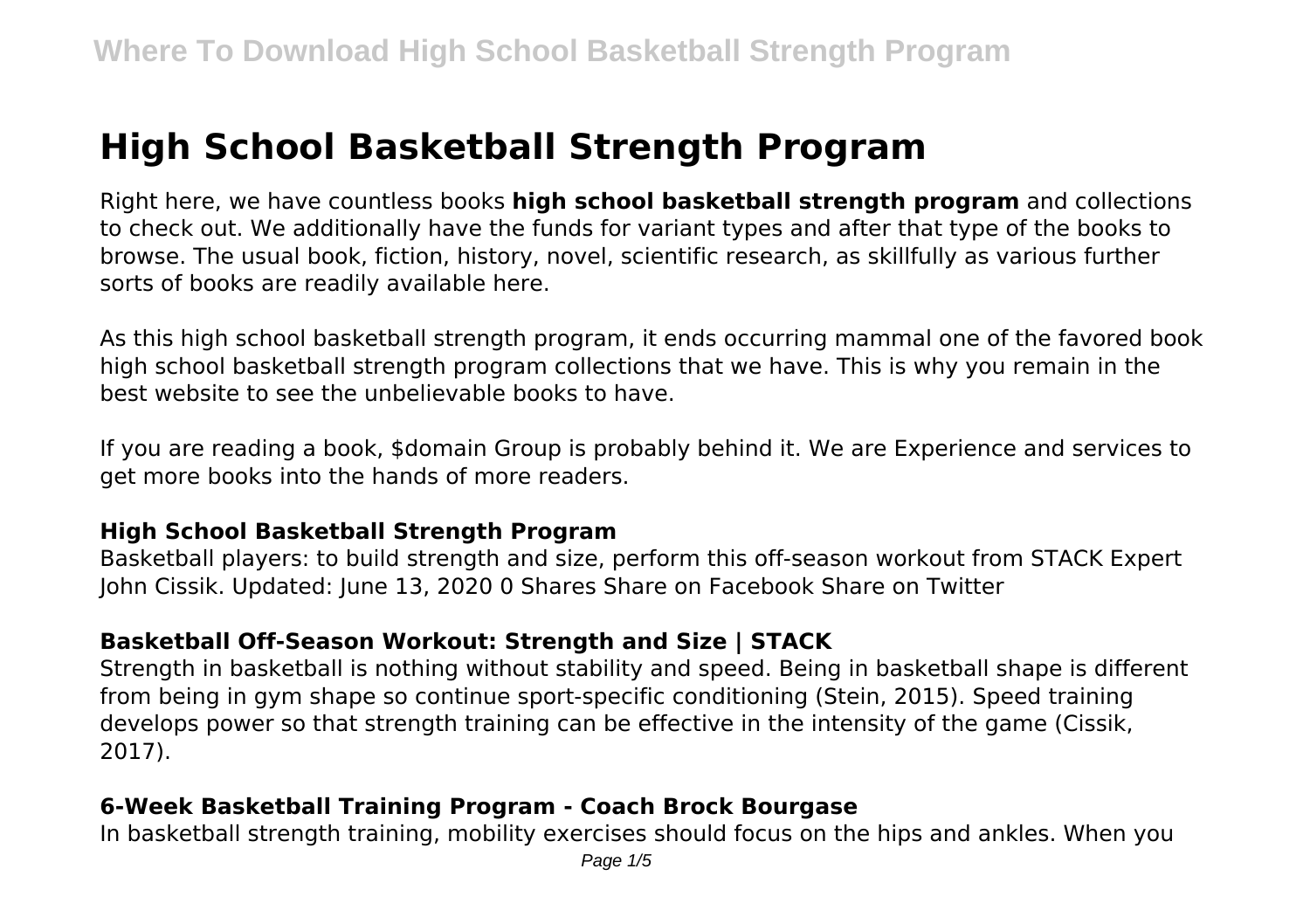run or jump, you extend your ankles, knees, and hips. For example, ankle mobility can easily be improved through ankle movements, such as ankle circles, calf raises, and more. Ankle circles, in particular, are easy and straightforward to perform.

#### **Strength Training Program for Basketball: Are You Doing it ...**

Inseason: Strength training 2-3x per week 30min sessions, Practices vary from 2-3 hours in length in early season, during league play 1.5 -2 hours, and 1-1.5 during tournament time, always going 6x per week. NO additional conditioning outside of practice. Husky training program. 1.

#### **Strength Training For Basketball - Washington Huskies**

productive strength program – without any equipment! The importance of strength is quite evident in the sport of basketball. The days of just playing pick-up at the gym are over. It is important to participate in a truly comprehensive strength training program in order to improve performance on the court.

## **8 Week Bodyweight Strength Program for Basketball Players**

According to Tim DiFrancesco, owner of TD Athletes' Edge and former head strength coach for the Los Angeles Lakers, a preseason basketball workout program should prepare your body for the movement ...

## **The Ultimate 4-Week Preseason Basketball Workout | STACK**

According to the National Basketball Conditioning Coaches Association (2007), strength is a key characteristic identified in high-performing basketball players, and strength can be increased through strength training. Indeed, strength training has been identified as an important part of basketball training programs in order to improve motor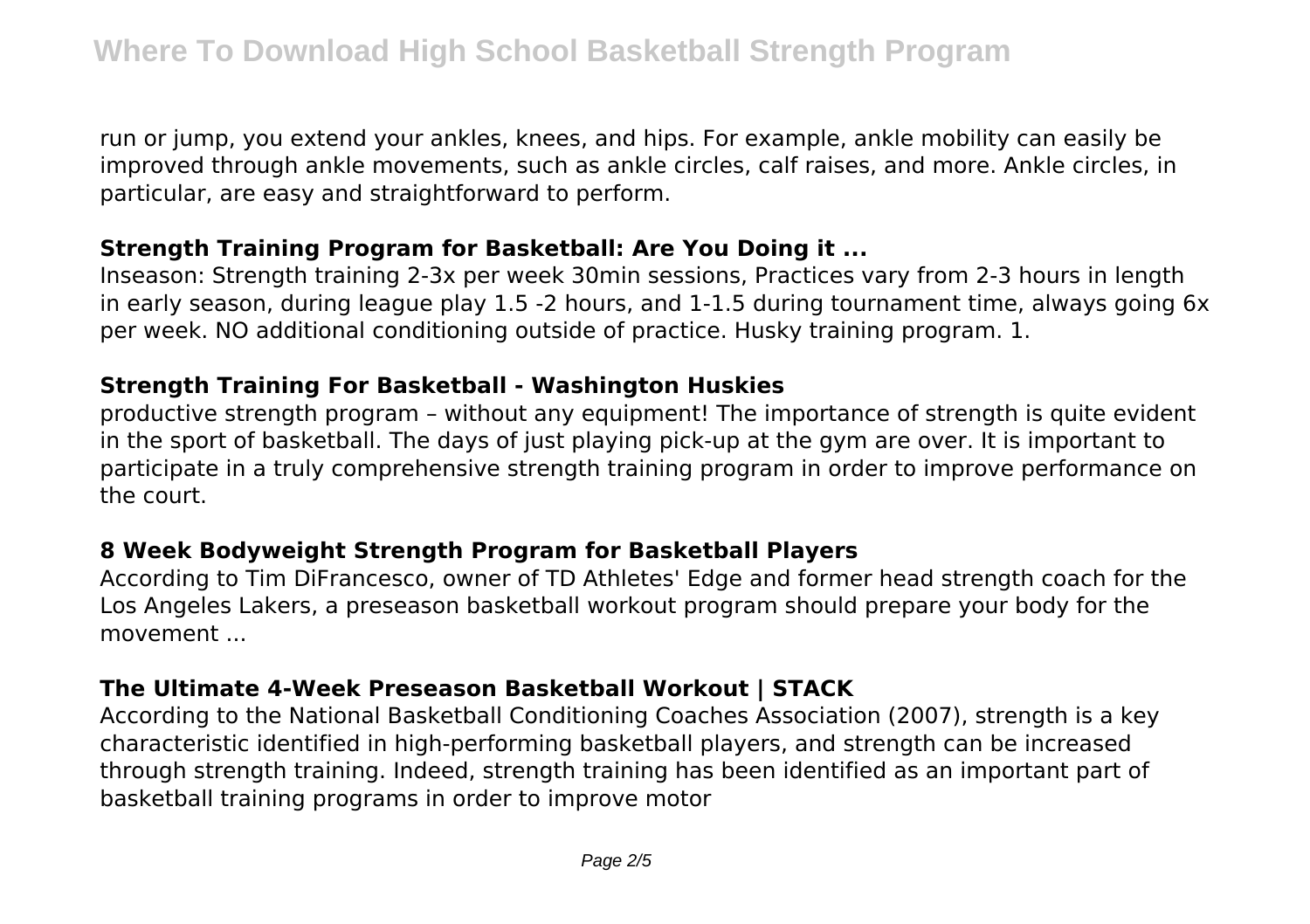## **12-Week, Pre-season Training Portfolio for High School ...**

Strength and Conditioning Philosophy Our strength and conditioning program at Weber State University is designed to develop the athletes' total athletic performance capabilities. Strength and conditioning shall be conducted in a manner that plans multiple peaks throughout the athletes' competitive season as well as career.

#### **WEBER STATE UNIVERSITY BASKETBALL**

The New Richmond High School Tiger Strength & Conditioning Program will challenge our studentathletes in the aspects of leadership, attendance, work ethic, attitude, effort, character, and commitment. These criteria are used when determining the athlete chosen for TSC athlete of the year.

#### **NEW RICHMOND Tiger Strength, Conditioning, & Performance**

This program is led by seniors (high school) or veteran members of the basketball program who are taking part in the running program. — Take part in a brief jump-rope routine. Develop this routine based on the athletic ability and age of your players. Remember, you don't want to burn them out before the run begins.

## **A comprehensive, 5-week preseason running program ...**

The mission of Gallaudet University Strength and Conditioning Program is to assist Gallaudet athletes in enhancing their athletic performance. Our goal is to undertake this mission by reducing the rist of athletic injury, developing the force potential (strength and power) of each athlete, enhancing the specific movement patterns related to ...

## **Gallaudet University Strength and Conditioning Program ...**

Alan Stein is an internationally renown basketball strength & conditioning coach. He was the owner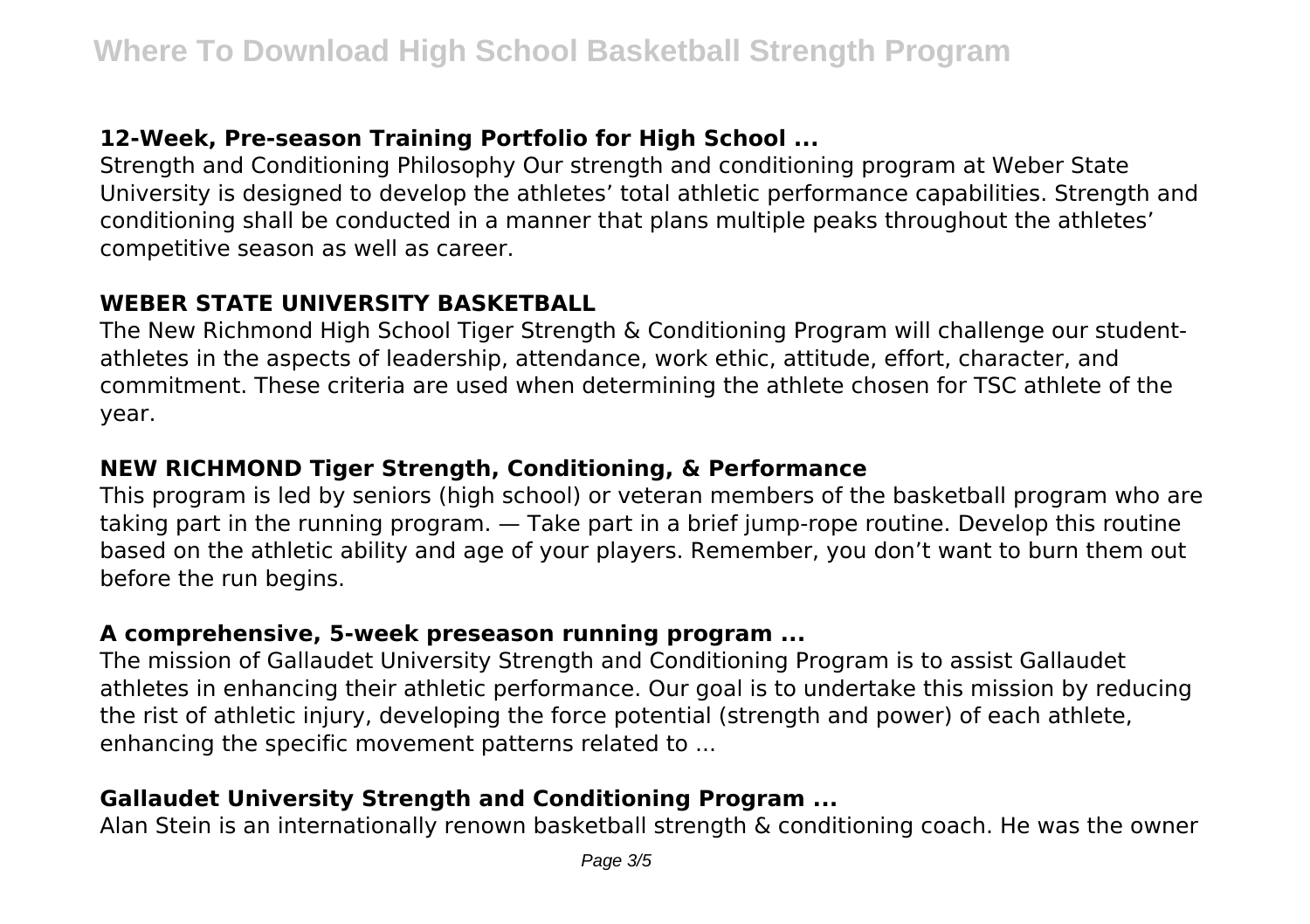of Stronger Team and the Head Strength & Conditioning Coach for DeMatha Catholic High School's basketball program. Alan has over a decade of experience working with elite high school, college, and NBA players.

#### **Alan Stein's Basketball Strengthening Drills, Coach's ...**

The power clean, push jerk, bench press, biceps curls, back squat, leg press and lunges are all effective strength training exercises for women basketball players. You can also use the medicine ball or kettlebell to do strengthening exercises.

## **Offseason Training for High School Girls Basketball ...**

High school athletes can develop their dynamic balance and core endurance with a program as simple as three half-hour workouts for six weeks. Effective workouts should combine isometric (i.e. plank variations) and dynamic (i.e. wood chopper) exercises (Sandrey & Mitzel, 2013, p. 268).

## **High School Weight Room Workout - Coach Brock Bourgase**

Strength Training Program for Basketball: Are You Doing it Right? 7 Essential Core Exercises for Basketball Players. 4 Strength & Conditioning Drills for Basketball Players. 11 Upper Body Exercises for Basketball. 9 Essential Leg Exercises for Basketball. Speed & Agility Drills. How To Develop An Explosive First Step. 5 Best Basketball Speed Drills

# **Strength, Conditioning, and Agility for Basketball Players**

ccsu department of athletics . 1615 stanley street new britain, ct 06050 (860) 832-blue privacy policy

# **CCSU Strength and Conditioning Programs - CCSU**

OFF-SEASON STRENGTH AND CONDITIONING FOR HIGH SCHOOL FOOTBALL PHASE 2: